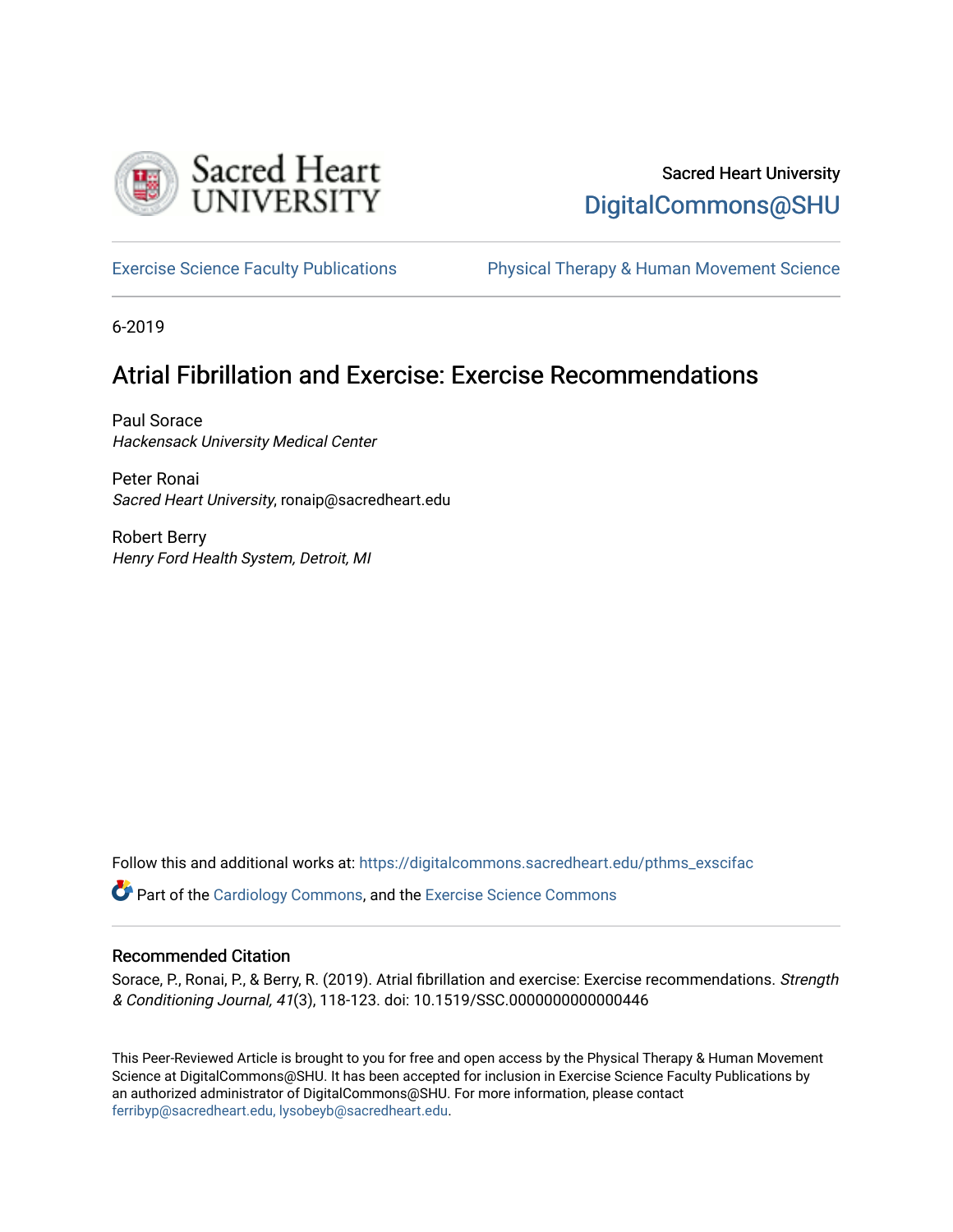Atrial Fibrillation and Exercise: Exercise Recommendations

Paul Sorace, MS,  $CSCS<sup>1</sup>$ , Peter Ronai, MS,  $CSCS<sup>2</sup>$ , Robert Berry, MS<sup>3</sup>

 $1$ Clinical Exercise Physiologist Hackensack Meridian Health 20 Prospect Ave., Suite 200, Hackensack, NJ 07601 P- 551-996-3589 F- 551-996-3555 ELzid10@Yahoo.com

<sup>2</sup>Sacred Heart University College of Health Professions, Center for Healthcare Education 5151 Park Avenue. Fairfield, CT. 06825-1000 203-416-3935 FAX 203-365-4723

<sup>3</sup>Robert Berry MS, ACSM-RCEP, FAACVPR Clinical Coordinator Cardiac Rehabilitation Preventive Cardiology/Henry Ford Hospital 6525 Second Avenue| Detroit| MI| 48202 W: 313.972.4107 |F: 313.972.1921 |rberry5@hfhs.org

corresponding author: Paul Sorace, MS, CSCS Clinical Exercise Physiologist Hackensack Meridian Health 20 Prospect Ave., Suite 200, Hackensack, NJ 07601 P- 551-996-3589 F- 551- 996-3555 ELzid10@Yahoo.com Paul Sorace, MS, CSCS<sup>1</sup>, Peter Ronai, MS, CSCS<sup>2</sup>, Robert Berry, MS<sup>3</sup><br>
<sup>4</sup>Clinical Exercise Physiologist Hackensack Meridian Health 20 Prospect Aye., Stifte 200,<br>
<sup>4</sup>Heatensack, N107601 P- 551-996-3589 F- 551-996-3555 El

Paul Sorace is a clinical exercise physiologist at Hackensack Meridian Health in Hackensack, NJ.

Peter Ronai is a clinical professor of exercise science at Sacred Heart University in Fairfield, CT. Robert Berry is a clinical exercise physiologist at Henry Ford Health System in Detroit, MI. This is a submission to the One on One Column, so no headshots are required.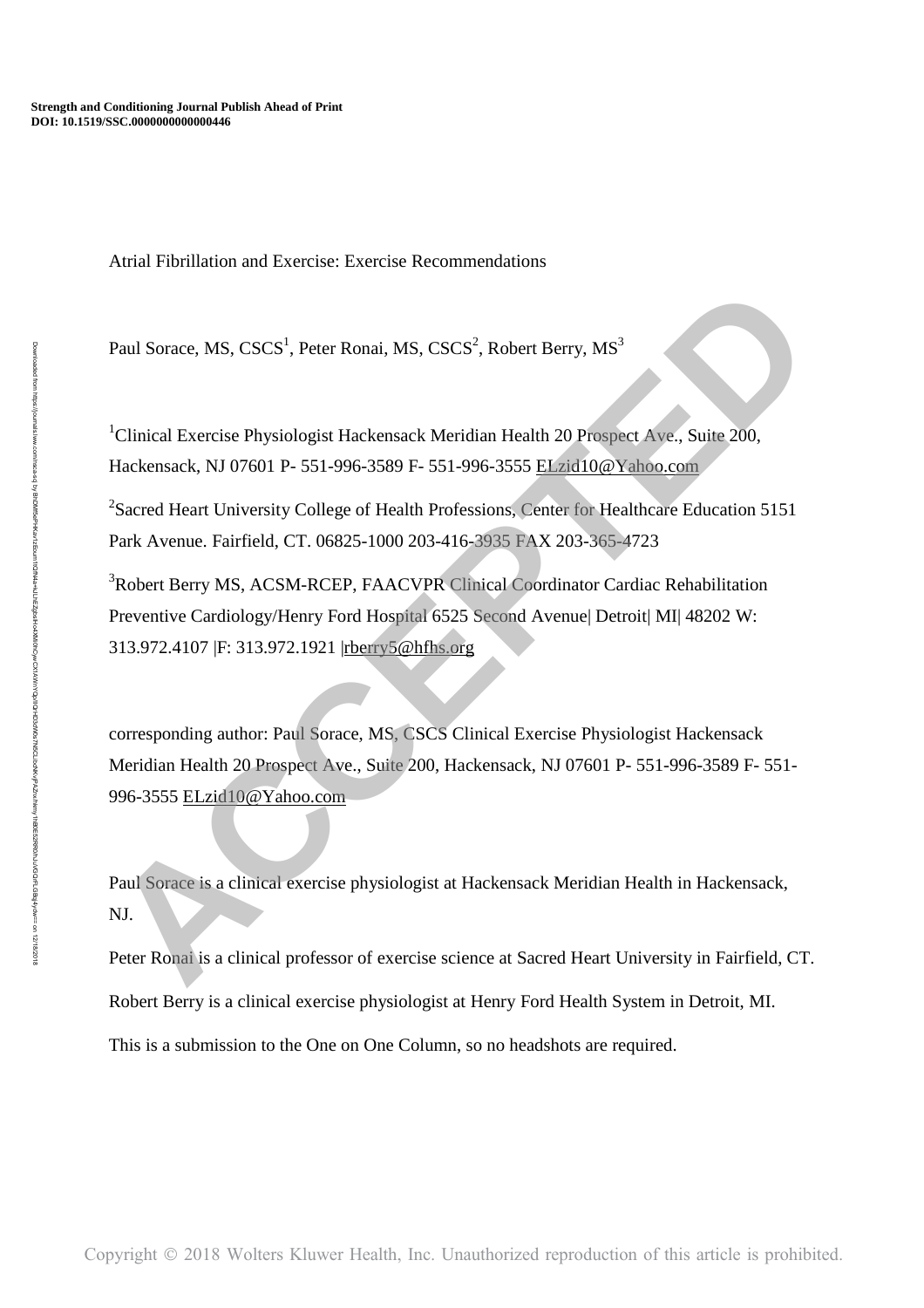#### Abstract:

Atrial fibrillation (AF), characterized by a rapid pulse rate and an irregular heart rhythm. It is a more common cardiac arrhythmia. AF may lack symptoms, although fatigue and an impaired exercise ability are common symptoms. This column will discuss exercise testing and training recommendations as well as special considerations.

#### Introduction

Atrial fibrillation (AF), as discussed in the Special Populations Column, is the most common cardiac arrhythmia worldwide and is characterized by a rapid pulse rate and an irregular heart rhythm. It affects between 2.7 and 6.1 million Americans, with the prevalence increasing with age (11). The Centers for Disease Control and Prevention estimates that approximately 2% of the U.S. population under age 65 have AF increasing to 9% for those aged 65 years or older. This number is expected to increase as the US population ages (8). Some individuals with AF may be completely asymptomatic, with the condition only being discovered during a physical exam, while others have symptoms that include shortness of breath, lightheadedness, palpitations, and reduced exercise tolerance (15). This column will discuss exercise testing and training recommendations as well as special considerations that the exercise professional (EP) should be aware of. exercise ability are common symptoms. This column will discuss exercise testing and training<br>recommendations as well as special considerations.<br>
Actial fibrillation (AF), as discussed in the Special Populations Column, is

Exercise Testing

Exercise testing for individuals with AF can include a variety of modes, similar to persons who 21 are apparently healthy. Considering the majority of persons with AF will be older adults ( $\geq 65$ ) years of age), and therefore more likely have a reduced exercise capacity, and taking into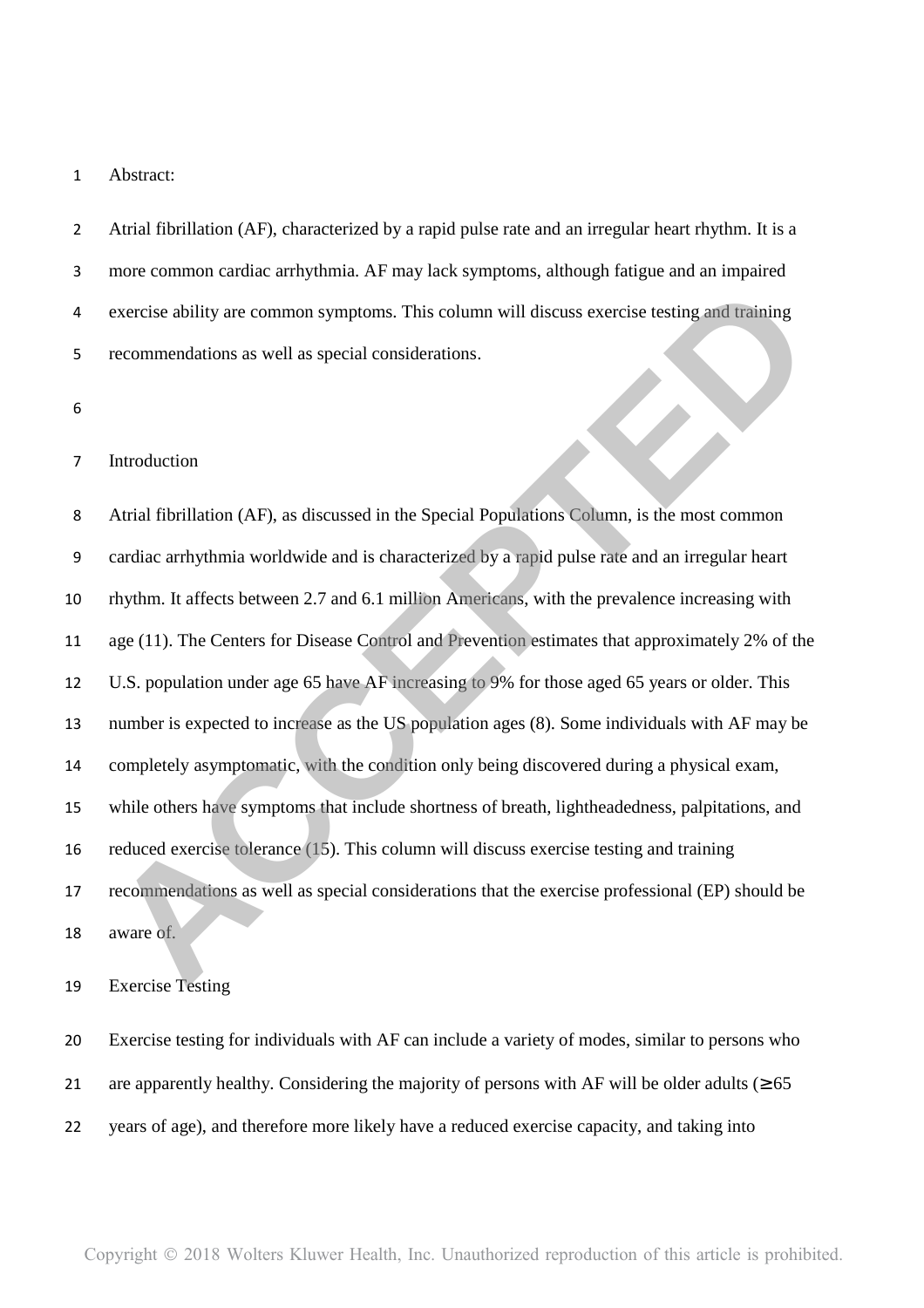account the potential side effects of medication, a low level fitness test is often preferred. While strength and flexibility testing can be performed, measuring aerobic capacity is most important. An example would be a 6-minute walk test. If the individual is younger ormore functional (or less symptomatic, a ramped treadmill test or cycle test can be used). Since electrocardiogram (ECG) monitoring will not be available in a non-clinical setting, close monitoring will be paramount. This includes heart rate, blood pressure, rating of perceived exertion (RPE), as well angina and dyspnea ratings (if applicable) (16).

Heart rate may not be a valid indicator of exercise intensity in people with persistent AF due to the potentially rapid and erratic variable ventricular response. This is particularly true if the AF is not well controlled. Additionally, medications commonly used for rate control of AF will tend to blunt the heart rate response to exercise (3). For these reasons, using subjective measures of exertion, (e.g., RPE or dyspnea) are preferred for monitoring exercise intensity in this population. In individuals with intermittent AF, monitoring heart rate prior to each exercise session is recommended to aid in determining if the client is in AF that day because of the variability of the ventricular response rate when in AF, taking the pulse for a longer period (e.g., 30 seconds) increases the accuracy of the heart rate measurement (16). less symptomatic, a ramped treadmill test or cycle test can be used). Since electrocardiogram<br>(ECG) monitoring will not be available in a non-clinical setting, close monitoring will be<br>paramount. This includes heart rate,

### Exercise Programming

- Regardless if exercise has a direct benefit on AF, the common exercise benefits of increased
- aerobic endurance, muscular strength and flexibility can be obtained. This will in turn lead to an
- increased quality of life (e.g., greater ease with activities of daily living).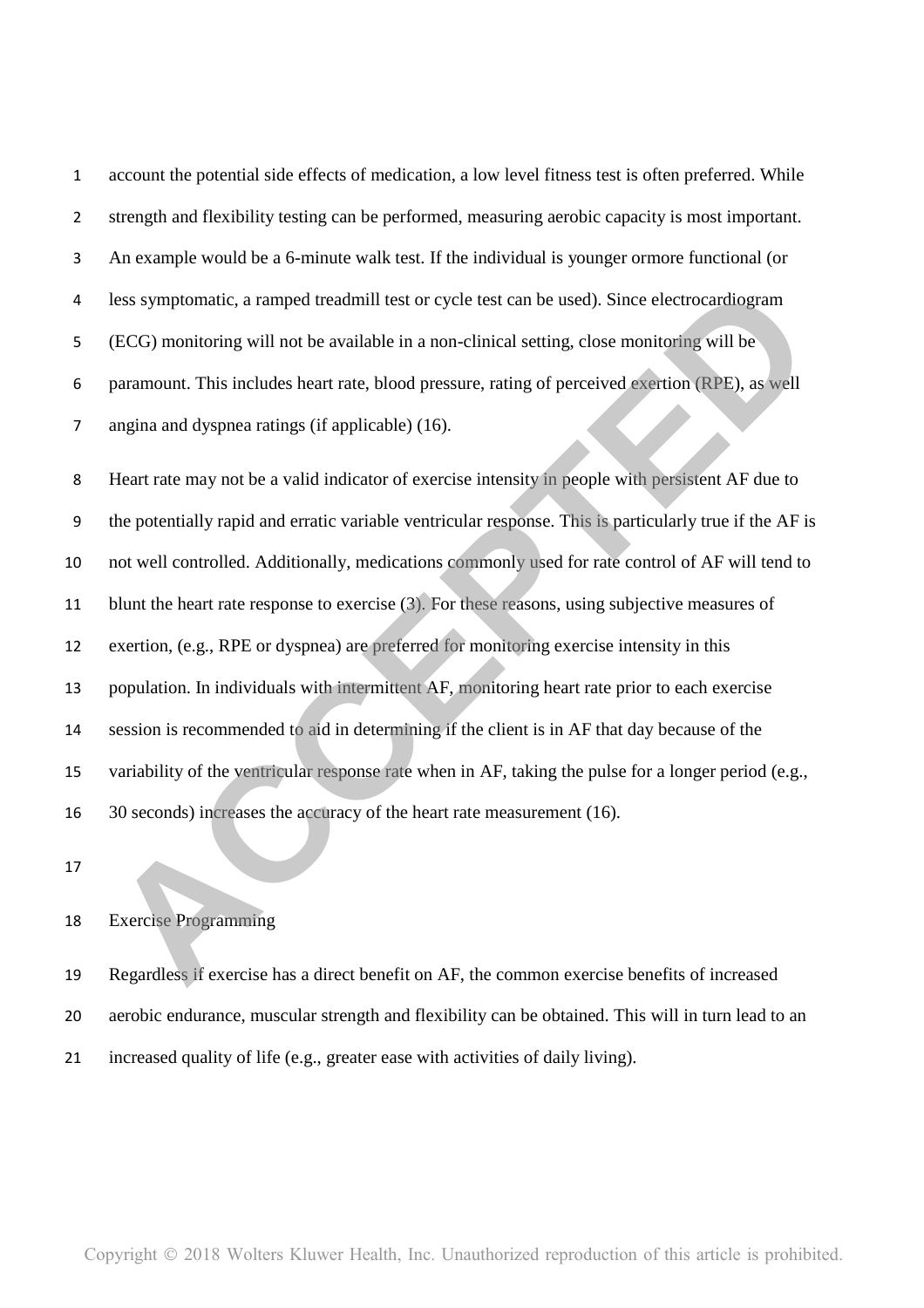|  |  | It is important to remember that AF can be persistent or intermittent (7). Individuals with |  |  |  |  |  |
|--|--|---------------------------------------------------------------------------------------------|--|--|--|--|--|
|--|--|---------------------------------------------------------------------------------------------|--|--|--|--|--|

- intermittent AF should have their pulse assessed before each training session as described earlier,
- as they may have reduced exercise tolerance and become more easily fatigued when in AF (16).
- Regardless, individuals with AF can benefit from a comprehensive exercise program.
- AEROBIC EXERCISE TRAINING (AT)
- Aerobic training activities should be part of a comprehensive exercise program. Current exercise
- guidelines resemble those of healthy individuals. They should emphasize:
- Increasing physical fitness
- Improving functional capacity
- 10 Replacing sedentary time with physical activity
- 11 Managing and reducing cardiovascular and metabolic disease risks
- Enhancing health related quality of life (1,3,4,6,8).

An AT frequency of three to five days per week while accumulating at least 30 minutes of AT per session is appropriate. Daily exercise with an accumulation of 60 minutes per day may be necessary for weight loss or weight management (1,4,6,9,14). An exercise intensity of 60%-80% of heart rate reserve (HRR) is appropriate if the client has intermittent AF and heart rate data is available. A physician may prescribe a maximal heart rate for their clients to adhere to during exercise if they are in persistent AF. In the absence of both a graded exercise test and physician guidance, a rating of perceived exertion between 11 and 14 out of 20 (moderate intensity) is an appropriate range. Treadmill walking, over-ground walking and stationary cycling are acceptable initially, but activities should reflect clients' vocational and avocational needs as the program progresses (6). Other activities like full body recumbent step ergometry (e.g., NuStep recumbent **Regardless, individuals with AF can benefit from a comprehensive exercise program.**<br> **AEROBIC EXERCISE TRAINING (AT)**<br> **Acrobic training activities should be part of a comprehensive exercise program. Current exercise<br>
gui**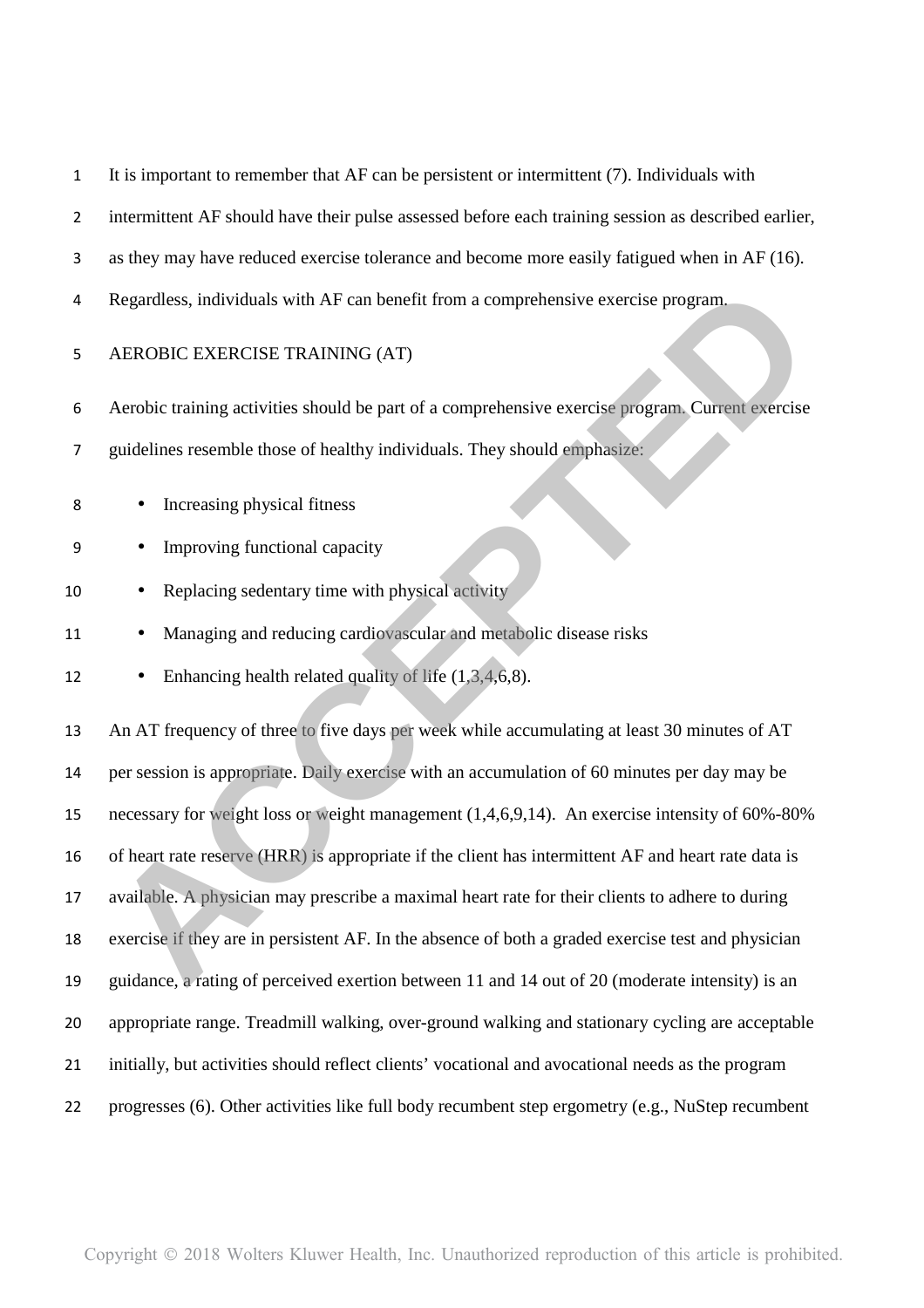stepper), elliptical stepping, recumbent cycling and stepping, swimming and water exercises are 2 acceptable forms of activity and incorporate the use of multiple muscle groups  $(1,4,6,9,14, 16)$ . Weight bearing activities in an upright position like walking, jogging and elliptical stepping for maximizing weight loss or weight management might need to be gradually implemented for overweight clients and those with lower body injuries and conditions like arthritis (1,4,6,14,16). In this case, seated, recumbent and aquatic (water) exercises are appropriate alternatives. Exercise volumes for enhancing overall health can be achieved by having clients strive to accumulate between 500 and 1,000 MET-minutes per week while accumulating over 1,200 MET – minutes per week may be necessary for weight loss and management (4).MET- minutes are calculated by multiplying the intensity in METs (Metabolic equivalents) of specific activities by the amount of time that they are performed (4). As an example, both walking at 4 miles per hour (a 5 MET activity) for 48 minutes and playing basketball (an 8 MET activity) for 30 minutes, yield an exercise volume of 240 MET-minutes. In addition, clients can derive similar health enhancing benefits by performing between 5,400 and 7,900 steps per day. Initiating AT with 15 "light" to "moderate" intensities of  $(30\% - 59\%$  of HRR or V0, Reserve) or an RPE between 11 and 14 (out of 20) in currently inactive clients is prudent. Increasing time as tolerated by five to 10 minutes every one to two weeks over the first four to six weeks is reasonable. Ultimately, the volume of exercise can be progressed over the next 4 to 8 months on an individualized basis (1,4,6,9, 14). Blood pressure (BP), heart rate (HR) (measured as pulse rate), and rating of perceived exertion (RPE) monitoring before, during, and after exercise is warranted for clients with AF. maximizing weight loss or weight management might need to be gradually implemented for<br>overveight clients and those with lower body injuries and conditions like arthritis (1,4,6,14,16).<br>In this case, seated, neumbent and

Table 1 summarizes AT program recommendations for clients with AF.

Insert Table 1 here.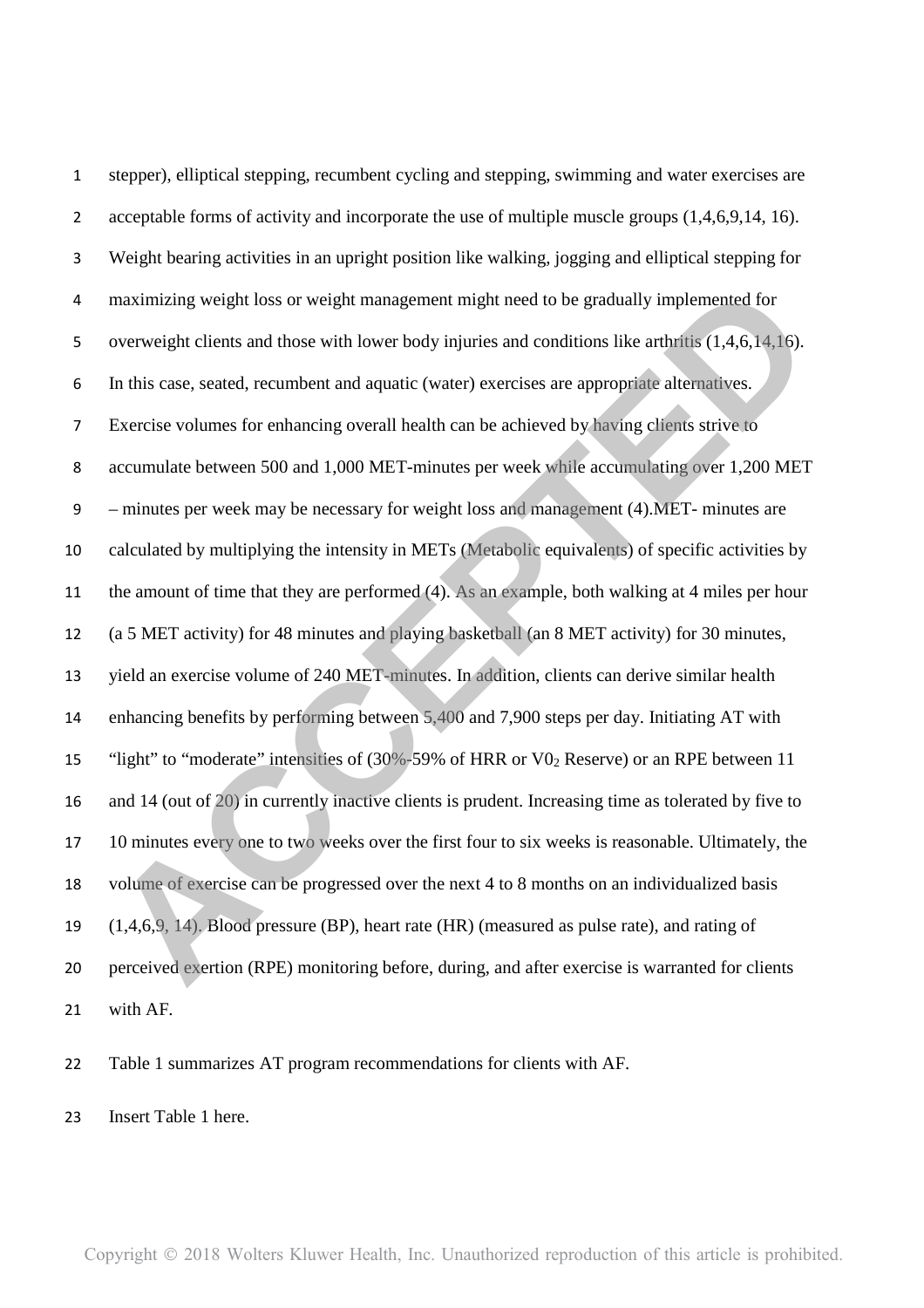## RESISTANCE TRAINING EXERCISE (RT)

| $\mathbf{2}$     | Resistance training exercise goals and recommendations for medically cleared clients with AF        |
|------------------|-----------------------------------------------------------------------------------------------------|
| 3                | should resemble those of healthy untrained individuals. Clients' RT program goals should be         |
| 4                | individualized. They should address clients' physical limitations, functional capabilities, and co- |
| 5                | morbid conditions like hypertension, dyslipidemia, diabetes, arthritis, and risk factors for        |
| $\boldsymbol{6}$ | cardiovascular disease. Improving functional capacity and health related quality of life            |
| $\overline{7}$   | (HRQOL)are reasonable RT program outcomes (4, 9, 14, 18, 20). To enhance RT program safety          |
| 8                | and efficacy, EPs should:                                                                           |
| 9                | Get medical clearance (4).                                                                          |
| 10               | Make sure that their clients do not have congestive heart failure, uncontrolled                     |
| 11               | arrhythmias, severe valvular disease, uncontrolled hypertension, and unstable angina (4).           |
| 12               | Supervise their clients closely and monitor BP, HR, and RPE before, during, and after RT            |
| 13               | (4).                                                                                                |
| 14               | Know each client's physician determined BP and HR limits.                                           |
| 15               | Initially, clients should complete one to two RT sessions per week. They should perform2 to         |
|                  |                                                                                                     |
| 16               | 4 sets per muscle group. Recommending that elderly clients (who are over 50 years old),             |
| 17               | novice and deconditioned individuals) complete 1 to 2 sets per muscle group is reasonable (4,       |
| 18               | 9, 14, 18, 20). Clients should complete 8 to 10 exercises for all major muscle groups to include    |
| 19               | the chest, shoulders, back, hips thighs, low-back arms, abdominals/trunk (4, 9, 14, 18, 20).        |
| 20               | Exercise intensities between 60% to 70% of the one repetition maximum (1-RM) or 50% or              |
| 21               | less of 1-RM for older (individuals >50 to 60 years old), novice, or deconditioned individuals      |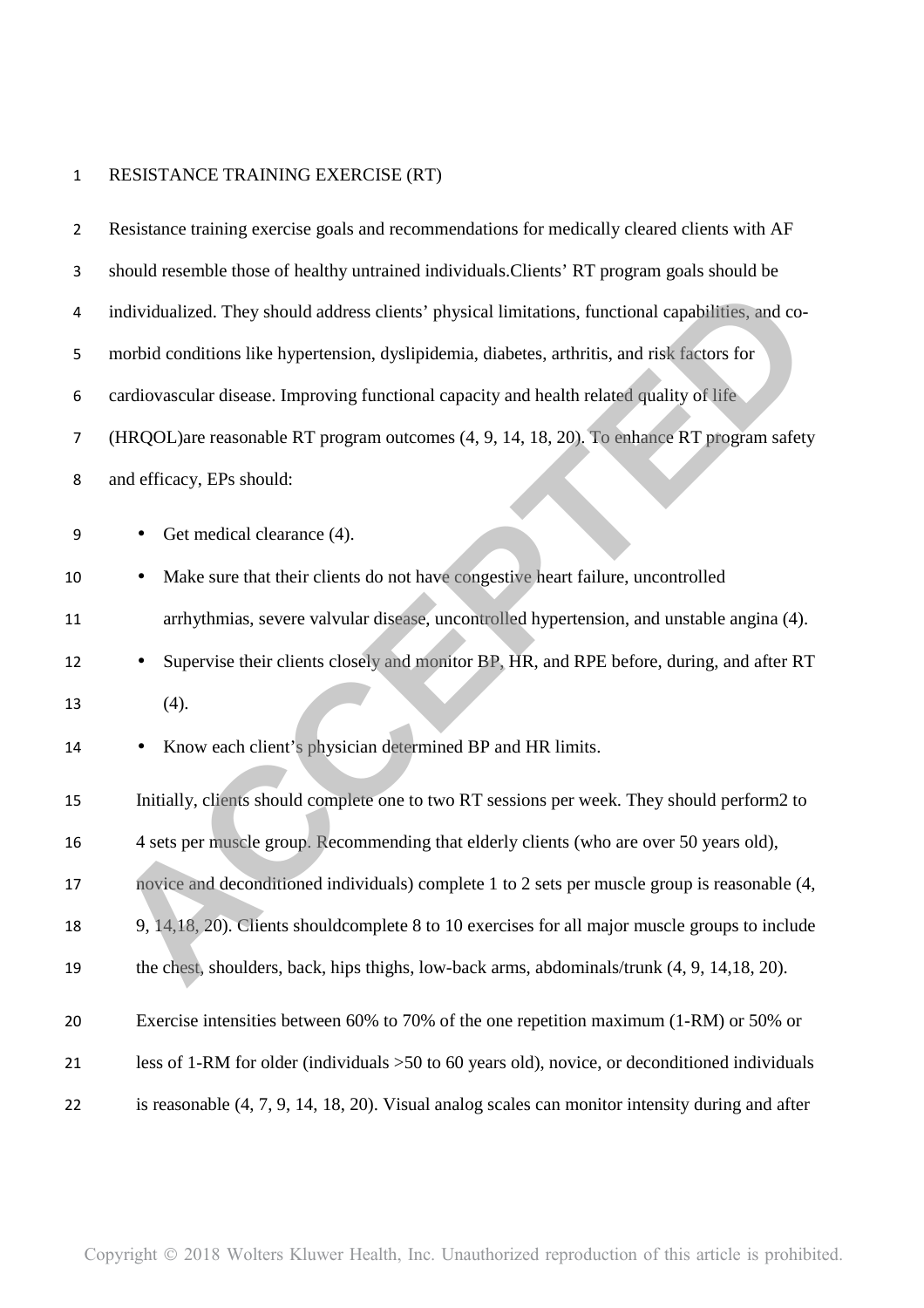| $\mathbf 1$    | individual sets and RT workouts (4, 7). Clients should be encouraged to incorporate either      |
|----------------|-------------------------------------------------------------------------------------------------|
| $\overline{2}$ | an OMNI-RPE of 5 to 6 (0 to 10) or standard RPE of 11 to 13 (6 to 20) during the initial        |
| 3              | stage of exercise training and to gradually increase their effort to levels corresponding with  |
| 4              | between 7 to 8 (0 to 10) or 14 to 16 (6 to 20) respectively as tolerated (3). The resistance    |
| 5              | load should enable clients to perform 8 to 12 repetitions with proper technique and control (4, |
| 6              | 7, 9, 14, 18, 20). Loads enabling the completion of 12 to 15 properly executed repetitions are  |
| 7              | appropriate for older, novice, or deconditioned individuals $(4, 7, 9, 14, 18, 20)$ . Although  |
| 8              | clients with AF are encouraged to perform RT with a variety of types of equipment,              |
| 9              | machines may be best initially for clients with limited strength or balance (4, 7, 9, 14).      |
| 10             | Exercise professionals (EP) should emphasize the importance of performing each exercise         |
| 11             | and repetition with control, proper breathing and good technique. Clients should be instructed  |
| 12             | to use a cadence of between 1 to 2 seconds during both concentric and eccentric phases of       |
| 13             | repetitions and to avoid the Valsalva maneuver $(4, 20)$ . Resistance should only be increased  |
| 14             | when 1 to 2 repetitions can be performed properly beyond the prescribed number during two       |
| 15             | consecutive workouts (20). The EP should ensure that the maximal number of repetitions          |
| 16             | within the prescribed range should not be possible with the new loading intensity when          |
| 17             | performed properly $(4, 7, 9, 14, 18, 20)$ .                                                    |
| 18             | The 1-RM can be estimated by the number of properly performed repetitions to fatigue            |
| 19             | during multiple repetition maximum testing (M-RM) or directly tested. An OMNI RPE (0-           |
| 20             | 10) or standard RPE (6-20) can be used during (M-RM) testing to signify maximal effort (4,      |
| 21             | 7, 9, 14, 18, 20).                                                                              |
|                |                                                                                                 |

Table 2 summarizes RT exercise programming for individuals with AF.

(Insert Table 2 here.)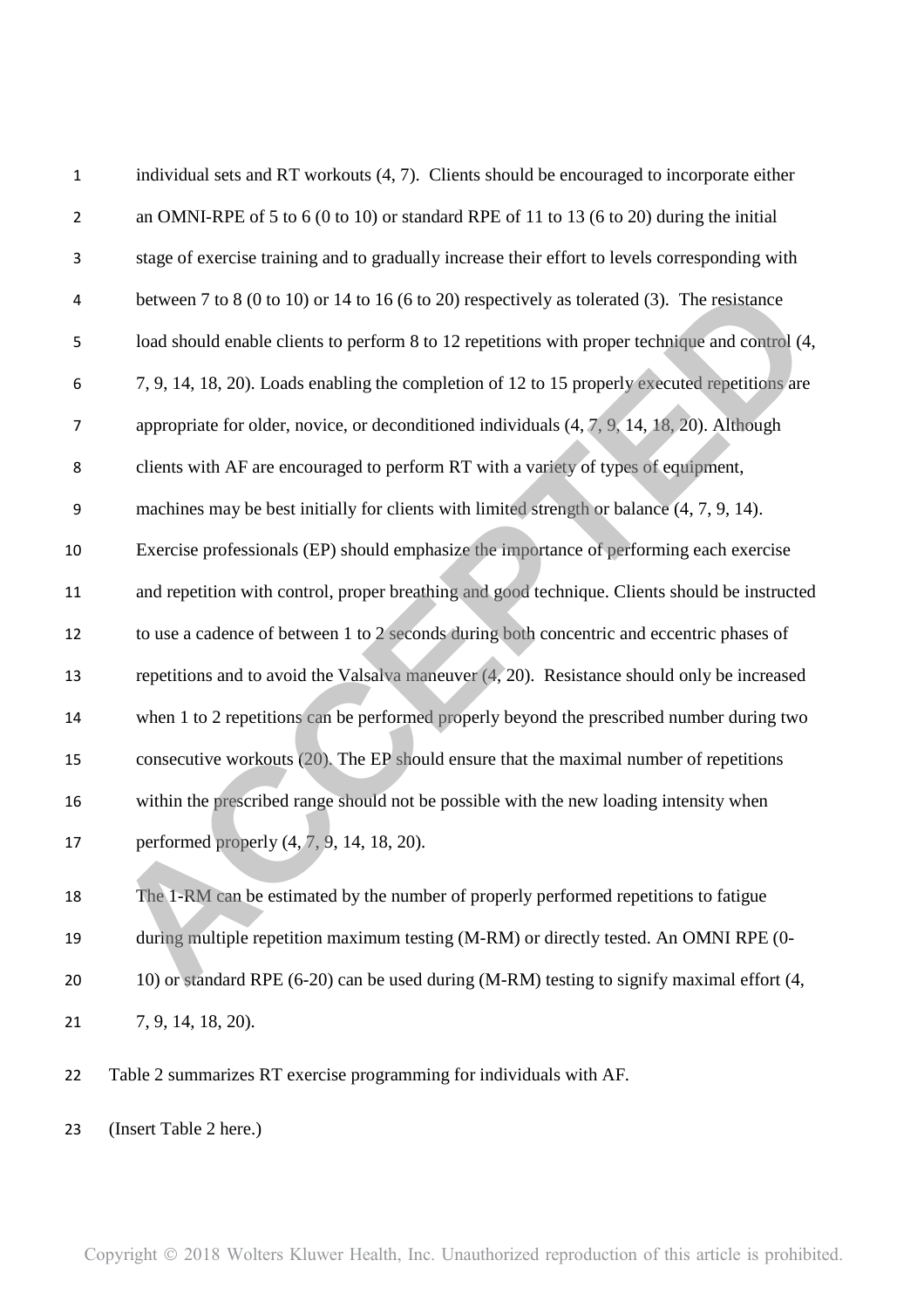### Special Considerations

In general, exercise is safe for people with AF and is normally tolerated as long as a few special considerations are kept in mind. Broadly, these fall into the categories of rate control, increased risk of bleeding, management and risk reduction.

Rate control refers to the response of the ventricles to the erratic impulses originating in the atria. Ideally, this rate should be no more than 100-110 bpm at rest (13). If the ventricular rate is faster than this at rest, the heart may not be pumping efficiently leading to poor exercise tolerance. The heart rate increase during exercise should be appropriate for the training load. If the heart rate is suddenly much higher than usual with the same load, or if there is wide variability in heart rate during training, it may indicate the presence of AF. Training should be discontinued if this is accompanied by unusual shortness of breath, lightheadedness, dizziness, or chest discomfort. As discussed in the "Management and Medications" section in the Special Populations Column, some individuals may undergo procedures such as cardioversion or catheter ablation to try to restore normal sinus rhythm. It is advisable that these individuals receive clearance from their physician before resuming vigorous exercise. Usually this occurs within 1 to 6 weeks post event. (2). risk of bleeding, management and risk reduction.<br>Rate control refers to the response of the ventricles to the ceratic impulses originating in the aria.<br>Rate control refers to the response of the ventricles to the ceratic i

17 Many individuals with AF will be taking some form of anti-coagulant therapy to prevent clot formation arising from the irregular flow of blood in the atria. This greatly increases the risk of bleeding and bruising during exercise, especially during contact sports (e.g., football, hockey, martial arts, etc.) or "action sports" (e.g., mountain biking, downhill skiing, etc.) where falls are likely. Most bleeding associated with anticoagulation therapy is minor and requires no intervention. (19). However, prudence dictates that protective equipment be worn when possible,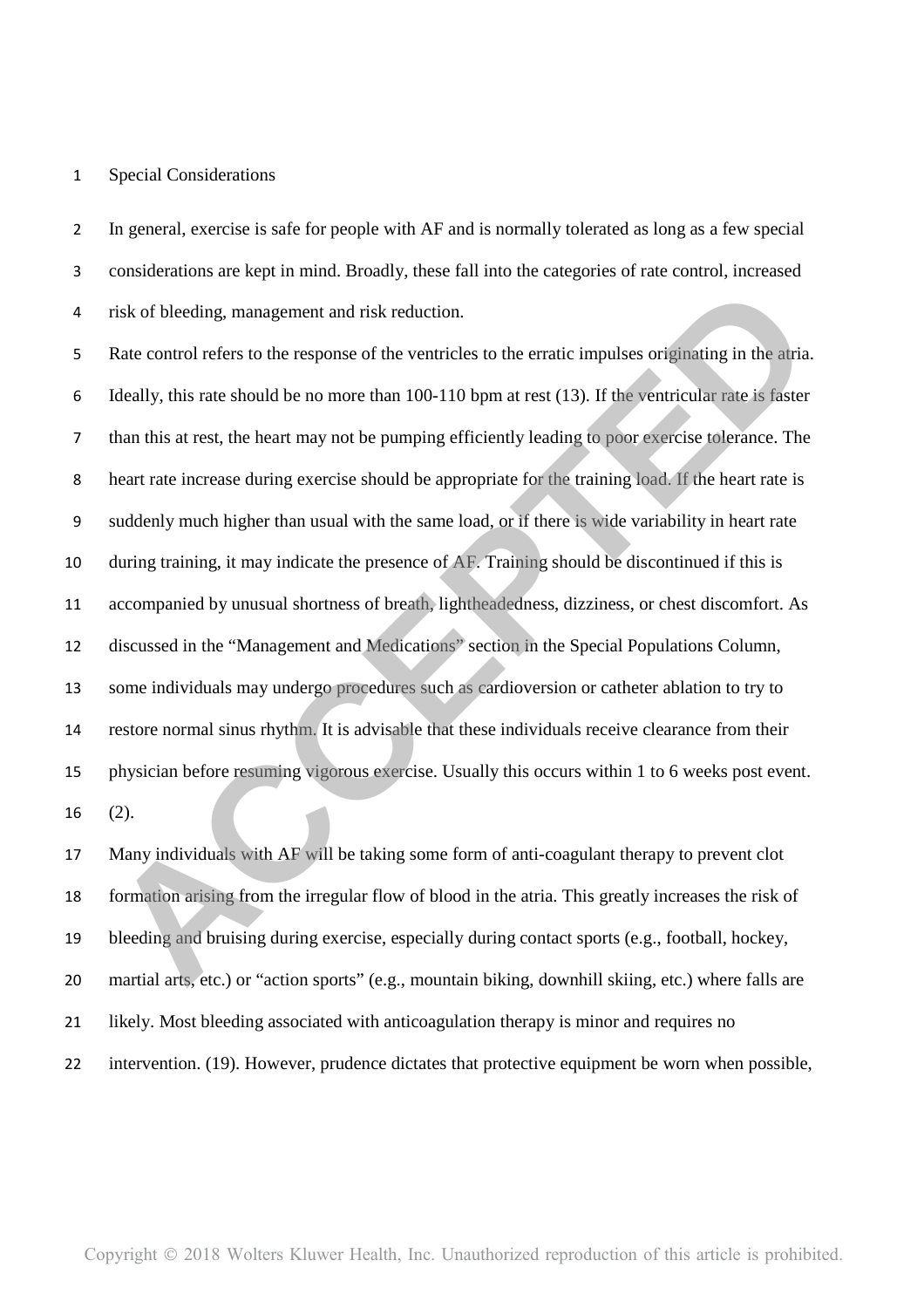and that any blow to the head be treated as serious until proven otherwise owing to the risk of developing a subdural hematoma(17).

The mechanisms responsible for the development of AF are not fully understood, but there are some general guidelines available to help manage and reduce the risk of AF. Losing weight, managing high blood pressure and high cholesterol, avoiding tobaccoand excessive alcohol or caffeine intake are all recommended to decreases the incidence of AF(5). Another consideration in the management of AF is that of vitamin K intake. Some anticoagulants, chiefly warfarin (e.g., Coumadin), are vitamin K antagonists, blocking the uptake of vitamin K required for clot formation. People with AF are advised to be consistent with the amount of vitamin K consumed so that their anticoagulant will have a predictable effect (10). Lastly, there is increasing evidence that male ultra-endurance athletes may be at 2 to 10 times greater risk ofdeveloping AF than non-ultra-endurance athletes (12). Neither the mechanism, nor the training threshold responsible for this phenomenon are known. It is not uncommon for physicians to recommend that athletes with symptomatic AF decrease both the volume and intensity of training to see if that decreases the AF. If so, it is reasonable to resume training at a lower intensity and volume. Some athletes may choose not to decrease their training and physicians should be prepared to respect this decision and work towards finding alternative options for managing AF (3). some general guidelines available to help manage and reduce the risk of AF. Losing weight,<br>managing high blood pressure and high cholesterol, avoiding tobaccoand excessive alcohol or<br>caffeine intake are all recommended to

Summary

Atrial fibrillation is one of the most common cardiac arrhythmia worldwide. Individuals with AFmay be takinga number of medications for AF and for a number of co-existing diseases (e.g., hypertension). If AF is medically managed and well-controlled, the potential exercise benefits are numerous. Most individuals with AF will be older adults (>65 years of age), so this should be considered during exercise testing and training (4). Ensuring that the person is compliant with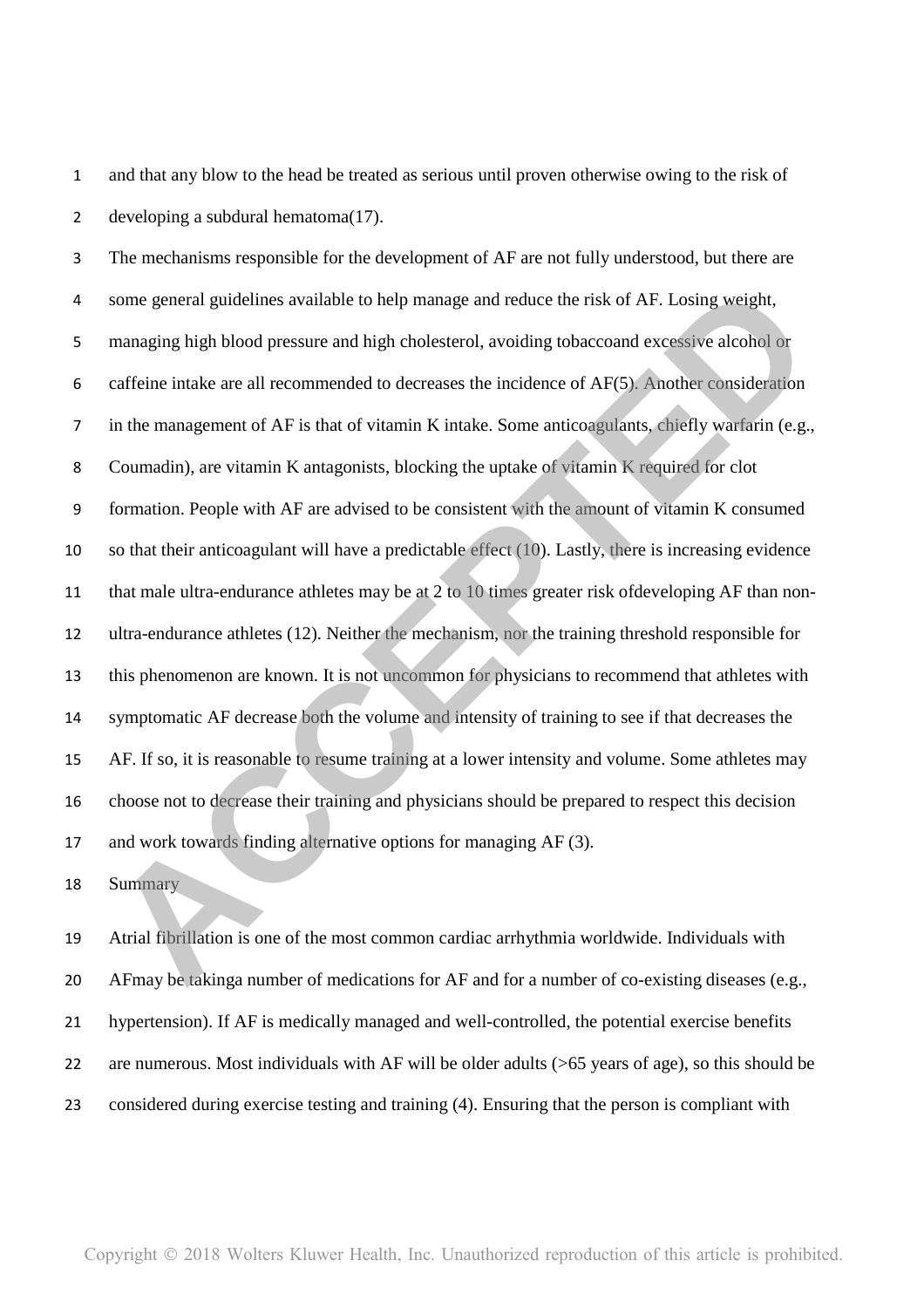| 1  | their prescribed medications and having good communication regarding any AF symptoms is         |  |  |  |
|----|-------------------------------------------------------------------------------------------------|--|--|--|
| 2  | paramount for safe and effective exercise.                                                      |  |  |  |
| 3  |                                                                                                 |  |  |  |
| 4  | References                                                                                      |  |  |  |
| 5  | Ainsworth BE, Haskell WL, Herrmann SD, Meckes N, Bassett DL, Tudor-Locke C,<br>1.               |  |  |  |
| 6  | Greer JL, Vezina J, Whitt-Glover MC, Leon AS.2011 Compendium of physical                        |  |  |  |
| 7  | activities: A second update of codes and MET values. Med Sci Sports Exerc 43: 1575-             |  |  |  |
| 8  | 1581, 2011.                                                                                     |  |  |  |
| 9  | American Association of Cardiovascular and Pulmonary Rehabilitation. Guidelines for<br>2.       |  |  |  |
| 10 | Cardiac Rehabilitation and Secondary Prevention Programs(5 <sup>th</sup> ed). Champaign, IL:    |  |  |  |
| 11 | Human Kinetics.143-191, 2013                                                                    |  |  |  |
| 12 | 3. American College of Cardiology. Recommended Therapies for Heart Rate and Rhythm              |  |  |  |
| 13 | Control in Patients with Atrial Fibrillation. Available at: https://www.acc.org/tools-and-      |  |  |  |
| 14 | practice-support/clinical-toolkits/atrial-fibrillation-afib/rate-rhythm-dosing-table.           |  |  |  |
| 15 | Accessed November 6, 2018.                                                                      |  |  |  |
| 16 | 4. American College of Sports Medicine. ACSM's Guidelines for Exercise Testing and              |  |  |  |
| 17 | Prescription (10 <sup>th</sup> ed). Philadelphia, PA: Wolters Kluwer.147-173, 188-195, 231-240, |  |  |  |
| 18 | 405-433, 2018                                                                                   |  |  |  |
| 19 | American Heart Association. Prevention Strategies for Atrial Fibrillation. Available at:<br>5.  |  |  |  |
| 20 | https://www.heart.org/en/health-topics/atrial-fibrillation/treatment-and-prevention-of-         |  |  |  |
| 21 | atrial-fibrillation/prevention-strategies-for-atrial-fibrillation-afib-or-af. Accessed          |  |  |  |
| 22 | October 29, 2018                                                                                |  |  |  |
|    |                                                                                                 |  |  |  |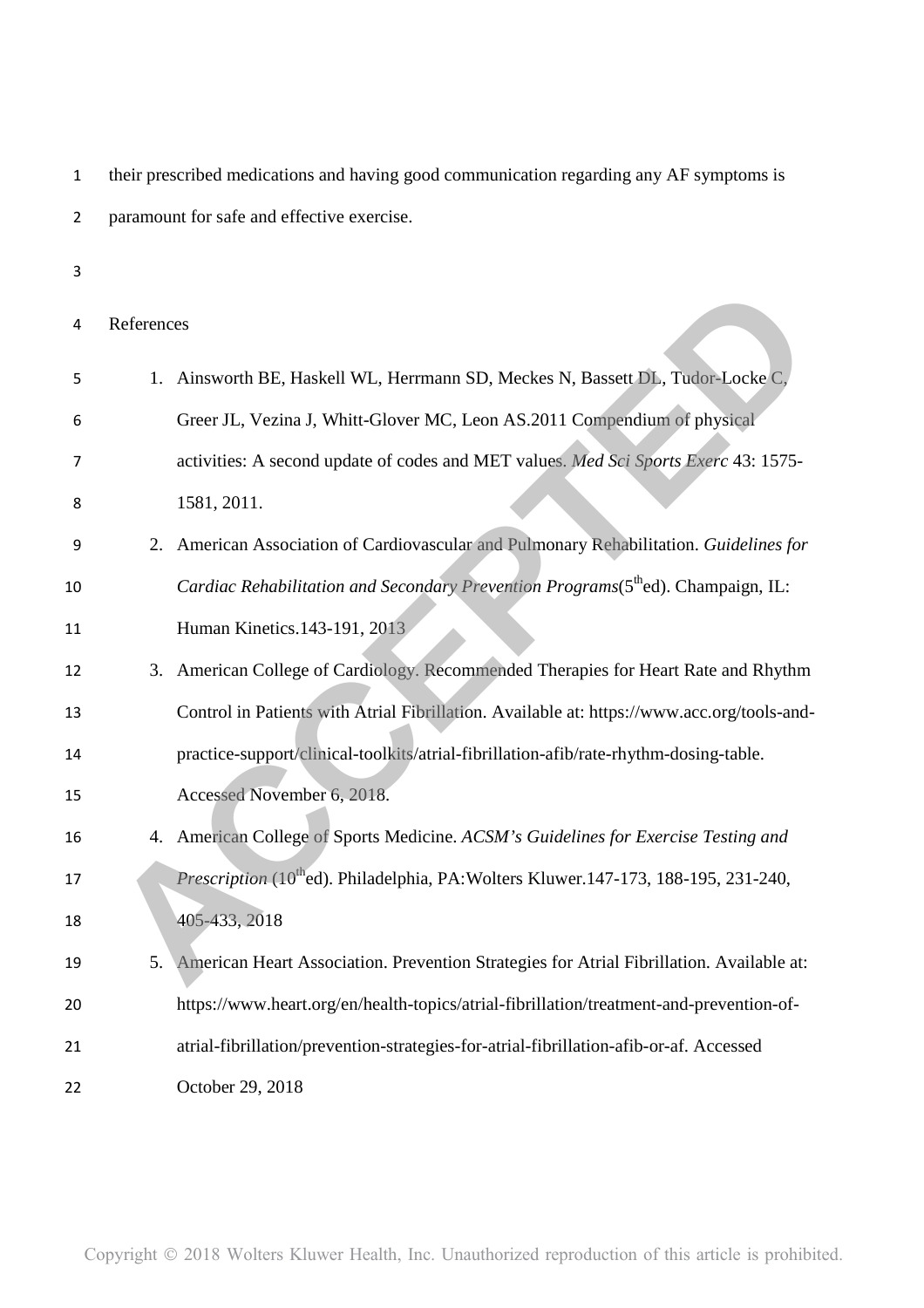| $\mathbf{1}$ |    | 6. Atwood JE, Myers JN. Atrial Fibrillation. In: Durstine JL, Moore GE, Painter PL, and   |
|--------------|----|-------------------------------------------------------------------------------------------|
| 2            |    | Roberts SO. In: ACSM's Exercise Management for persons With Chronic Diseases and          |
| 3            |    | Disabilities (3 <sup>rd</sup> ed). Champaign, IL: Human Kinetics, 2009. pp.73-78.         |
| 4            | 7. | Atwood JE, Myers JN, Tang XC, Reda DJ, Singh SN, and Singh BN. Exercise capacity          |
| 5            |    | in atrial fibrillation: a substudy of the Sotalol-Amiodarone Atrial Fibrillation Efficacy |
| 6            |    | Trial (SAFE-T). Am Heart J153: 566-572, 2007.                                             |
| 7            | 8. | Centers for Disease Control and Prevention. Atrial Fibrillation Fact Sheet. Available at: |
| 8            |    | https://www.cdc.gov/dhdsp/data_statistics/fact_sheets/fs_atrial_fibrillation.htm.         |
| 9            |    | Accessed November 6, 2018                                                                 |
| 10           | 9. | Chodzko-Zajko W, Proctor DN, Fiatarone-Singh MA, Minson CT, Nigg CR, Salem GJ,            |
| 11           |    | and Skinner JS. American College of Sports Medicine Position Stand: Exercise and          |
| 12           |    | physical activity for older adults. Med Sci Sports Exerc 41: 1510-1530, 2009.             |
| 13           |    | 10. Cleveland Clinic. Why Vitamin K Can Be Dangerous if You Take Warfarin. Available      |
| 14           |    | at: https://health.clevelandclinic.org/vitamin-k-can-dangerous-take-warfarin/. Accessed   |
| 15           |    | October 29, 2018.                                                                         |
| 16           |    | 11. Elshazly MB, Senn T, Wu Y, Lindsay B, Saliba W, Wazna O, and Cho L. Impact of         |
| 17           |    | atrial fibrillation on exercise capacity and mortality in heart failure with preserved    |
| 18           |    | ejection fraction: Insights from cardiopulmonary stress testing. Am J Heart 6: 1-10,      |
| 19           |    | 2017.                                                                                     |
| 20           |    | 12. Estes, M, Madias, C. Atrial Fibrillation in Athletes: A Lesson in the Virtue of       |
| 21           |    | Moderation. JACC: Clin Electrophysiol 3: 921-928. 2017                                    |
| 22           |    |                                                                                           |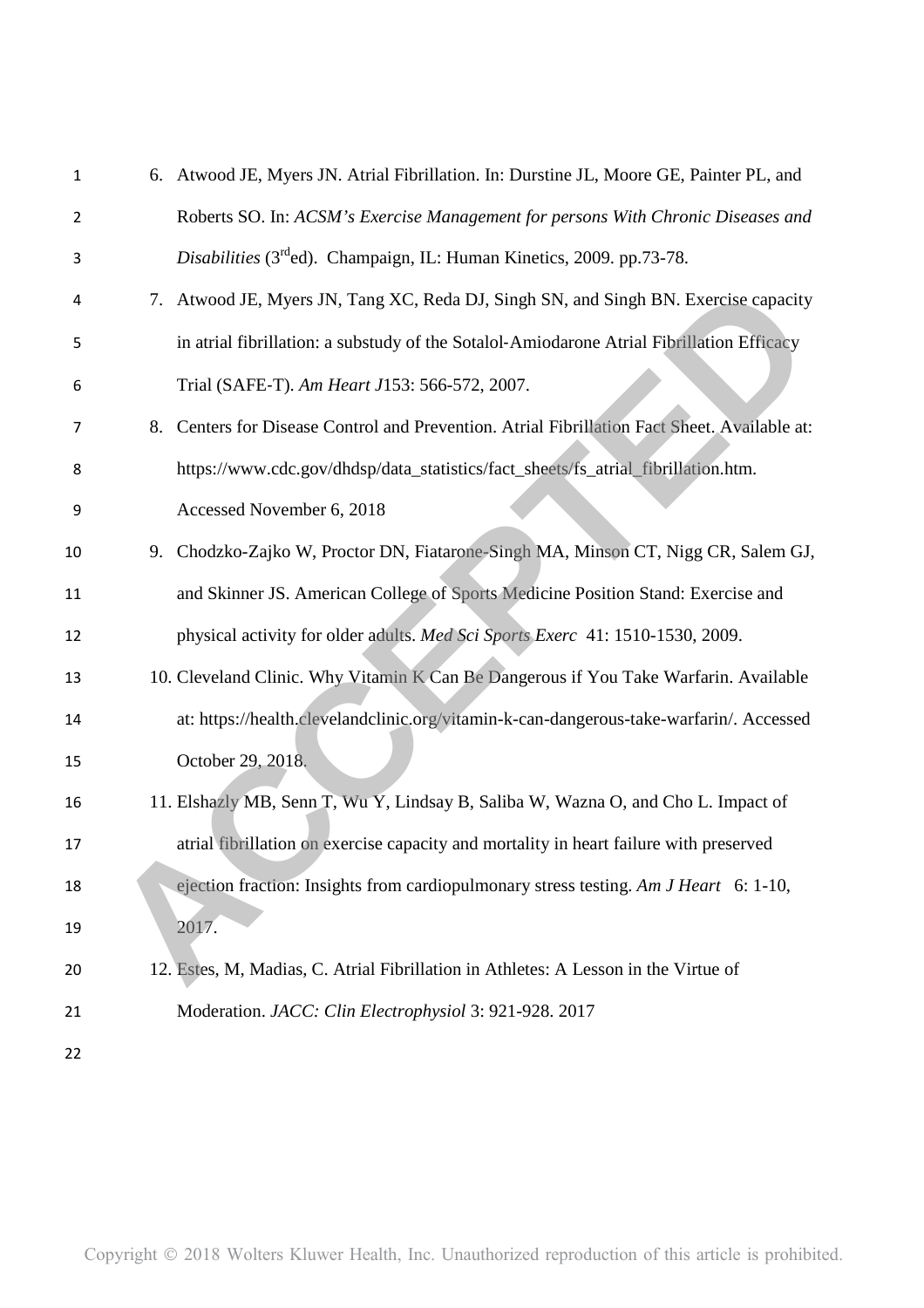| 1  | 13. Fischer, A. The impact of atrial fibrillation with rapid ventricular rates and device          |
|----|----------------------------------------------------------------------------------------------------|
| 2  | programming on shocks in 106,513 ICD and CRT-D patients. <i>J Arrhythm</i> 9: 24-31,               |
| 3  | 2011.                                                                                              |
| 4  | 14. Garber CE, Blissmer B, Deschenes M, Franklin BA, Lamonte MJ, Lee IM, Nieman                    |
| 5  | DC, and Swain DP. American college of sports medicine position Stand: Quantity and                 |
| 6  | quality of exercise for developing and maintaining cardiorespiratory, musculoskeletal,             |
| 7  | and neuromotor fitness in apparently healthy adults: Guidance for prescribing exercise.            |
| 8  | Med Sci Sports Exerc 42: 1334-1359, 2011.                                                          |
| 9  | 15. Mayo Clinic. Atrial Fibrillation. Available at: https://www.mayoclinic.org/diseases-           |
| 10 | conditions/atrial-fibrillation/symptoms-causes/syc-20350624. Accessed November 6,                  |
| 11 | 2018.                                                                                              |
| 12 | 16. Myers, JN, Atwood JE. Atrial Fibrillation. In: ACSM's Exercise Management for                  |
| 13 | Persons with Chronic Diseases and Disabilities (4 <sup>th</sup> ed.). Moore, GE, Durstine, JL, and |
| 14 | Painter, PL, eds. Champaign, IL: Human Kinetics, 2016. pp.145-146.                                 |
| 15 | 17. Nearing, K. Head injury while on anticoagulation. NeurolClinPract.7: 280-282, 2017.            |
| 16 | 18. Ratamess NA, Alvar BA, Evetovich TK, Housh TJ, Kibler WB, Kraemer WJ, and                      |
| 17 | Triplett NT. American College of Sports Medicine. Position Stand: progression models               |
| 18 | in resistance training for healthy adults. Med Sci Sports Exerc41:687–708, 2009.                   |
| 19 | 19. Snipeliskey, D. Current strategies to minimize the bleeding risk of warfarin. J Blood          |
| 20 | Med4:89-99,2013.                                                                                   |
| 21 | 20. Williams MA, Haskell WL, Ades PA, Amsterdam EA, Bittner V, Franklin BA,                        |
| 22 | Gulanick M, Laing ST, and Stewart KJ. Resistance exercise in individuals with and                  |
| 23 | without cardiovascular disease: 2007 update. A Scientific Statement from the American              |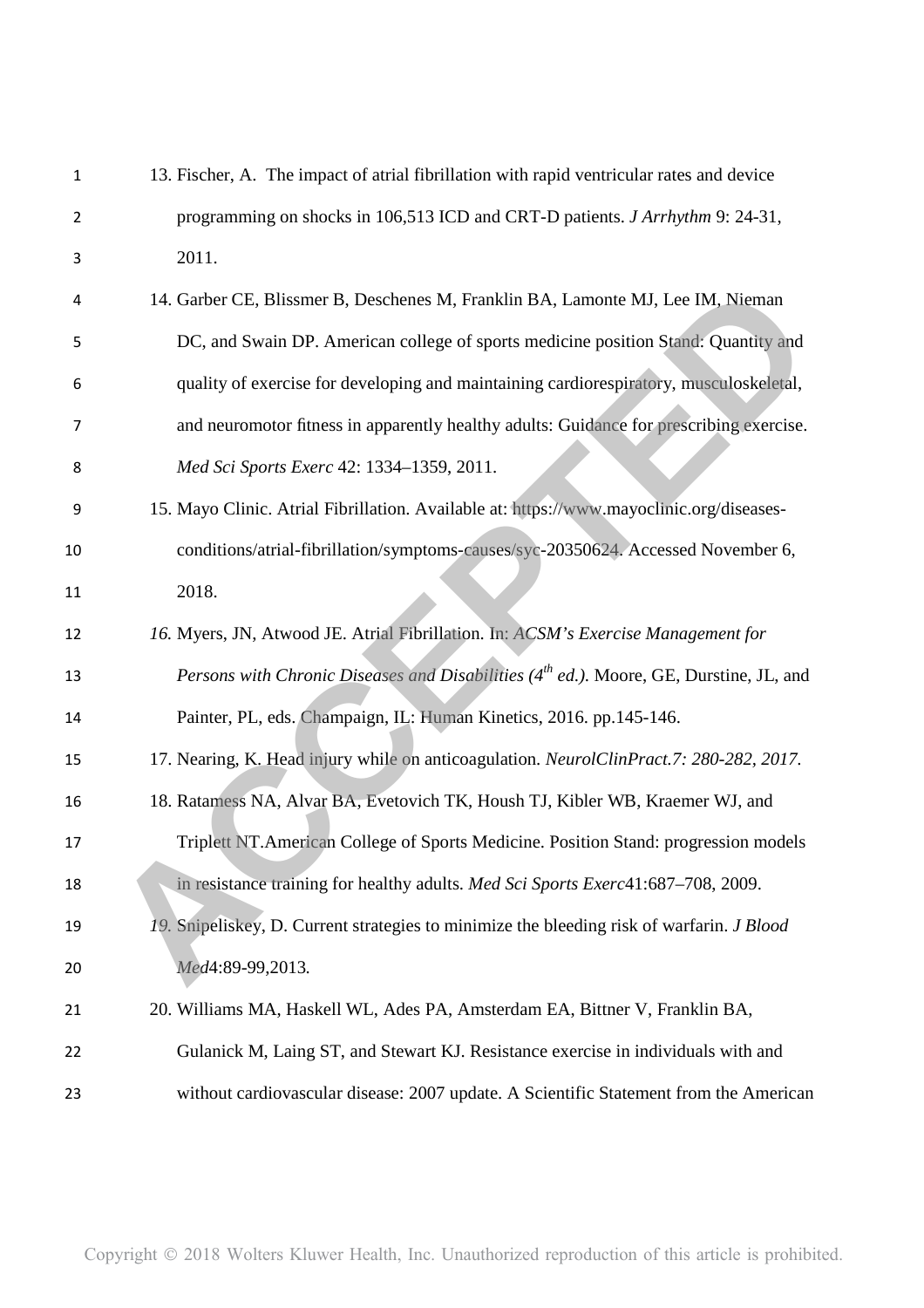- Heart Association Council on Clinical Cardiology and Council on Nutrition, Physical
- Activity, and Metabolism. *Circulation*116: 572-584, 2007.
- 
- **Paul Sorace** is a clinical exercise physiologist.
- **Peter Ronai** is a clinical professor of exercise science at Sacred Heart University in Fairfield, 12 **Paul Sorace** is a clinical exercise physiologist.<br>
8 **Peter Ronat** is a clinical professor of exercise science at Sacred Heart University in Fairfield.<br>
6 Connecticut<br>
7 **Robert Berry** is a clinical exercise physiologi
- Connecticut
- **Robert Berry** is a clinical exercise physiologist at Henry Ford Health System in Detroit,
-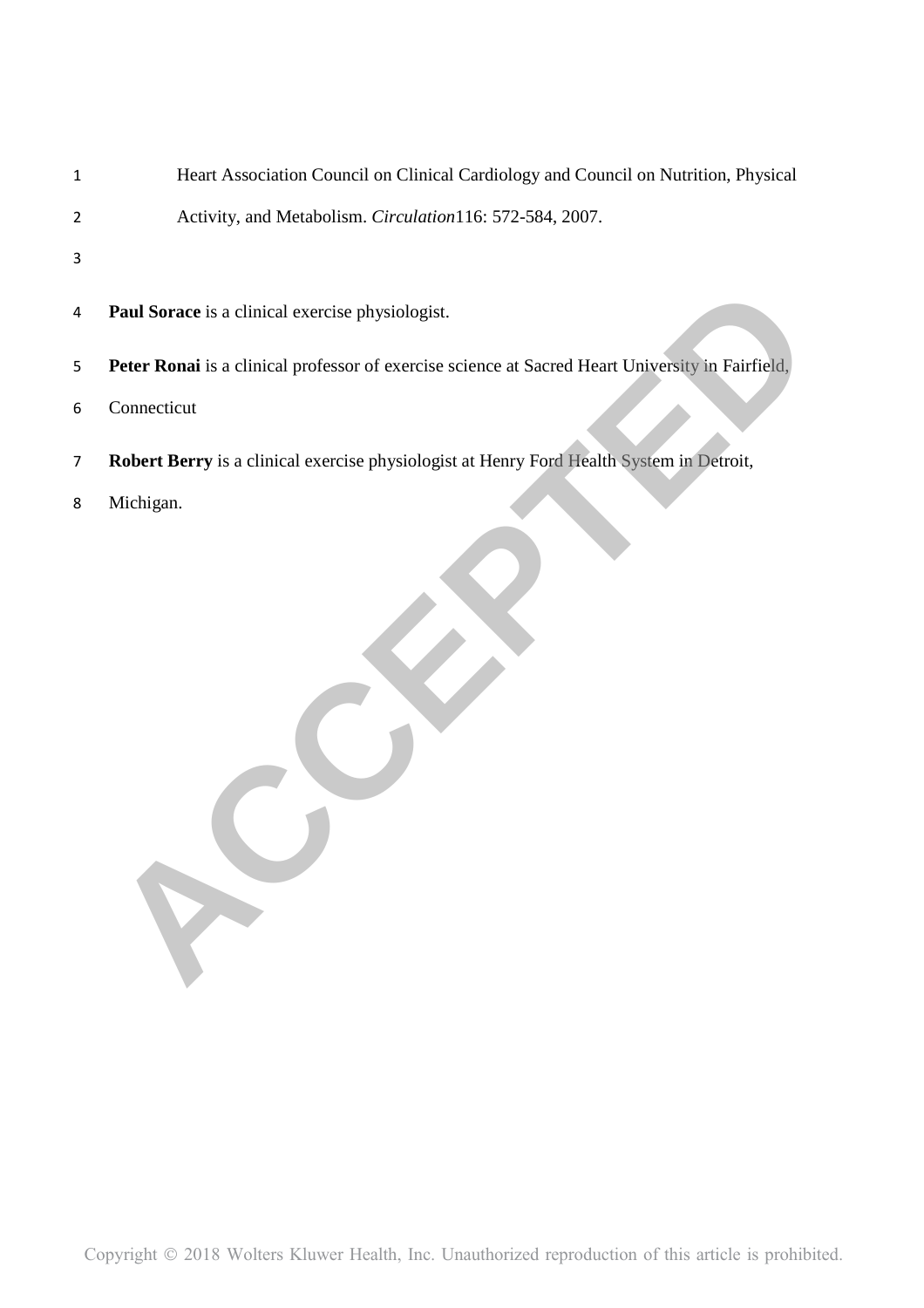| Days per Week                                 | 3-5 perwk $^{-1}$ ; more days perwk $^{-1}$ may be           |
|-----------------------------------------------|--------------------------------------------------------------|
|                                               | necessary for weight loss, management                        |
| Intensity                                     | 60%-80% of heart rate reserve (HRR) if HR                    |
|                                               | data is available.* The EP should obtain a                   |
| Heart rate (HR) data or information from a    | heart rate range from the client's physician in              |
| recent graded exercise test (GXT) may or may  | this case.                                                   |
| not be available to the exercise professional |                                                              |
| $(EP)$ .                                      | A rating of perceived exertion of 11-14 out of               |
|                                               | 20 (moderate intensity) is also anappropriate                |
|                                               | intensity range.                                             |
| Time                                          | Progressively increase to 30 and eventually                  |
|                                               | 60 minutesperday <sup>-1</sup> .                             |
|                                               |                                                              |
|                                               | Initially, exercise may need to be                           |
|                                               | accumulated in shorter bouts (example: 10                    |
|                                               | minutes x 3perday <sup>-1</sup> ) until it can be done       |
|                                               | continuously.                                                |
| <b>Type</b>                                   | Treadmill walking, over-ground walking and                   |
|                                               | stationary cycling, full body recumbent step                 |
|                                               | ergometry, NuStep, elliptical stepping, upper                |
|                                               | body cycling, recumbent stepping, cycling,                   |
|                                               | rowing, swimming and water exercises are                     |
|                                               | acceptable forms of activity.                                |
|                                               |                                                              |
|                                               | Weight bearing exercise can maximizing                       |
|                                               | weight loss, management but should be                        |
|                                               | implemented gradually with overweight                        |
|                                               |                                                              |
|                                               | clients and those with lower body injuries or<br>arthritis.  |
|                                               |                                                              |
| Volume                                        | Achieve a minimum energy expenditure                         |
| MET MINUTES perWEEK <sup>-1</sup>             | volume of 500 MET-Minutes perwk <sup>-1</sup> and            |
| and                                           | progress to $\geq$ 1,000 MET – Minutes perwk <sup>-1</sup> . |
| Steps perday <sup>-1</sup>                    |                                                              |
|                                               | Step counts of $\geq$ 5,400 to 7,900 steps perday            |
|                                               | are appropriate forms of exercise for                        |
|                                               | enhancing health.                                            |
|                                               |                                                              |
|                                               | Greater volumes of between 8,000-12,000                      |
|                                               | steps perday <sup>-1</sup> may be necessary for weight       |
|                                               | management.                                                  |
| Progression                                   | Initiate exercise at a "light" to "moderate"                 |
|                                               | intensity of (30%-59% of HRR or VO <sub>2</sub>              |

Table 1. Aerobic Training Recommendations for Persons with Atrial Fibrillation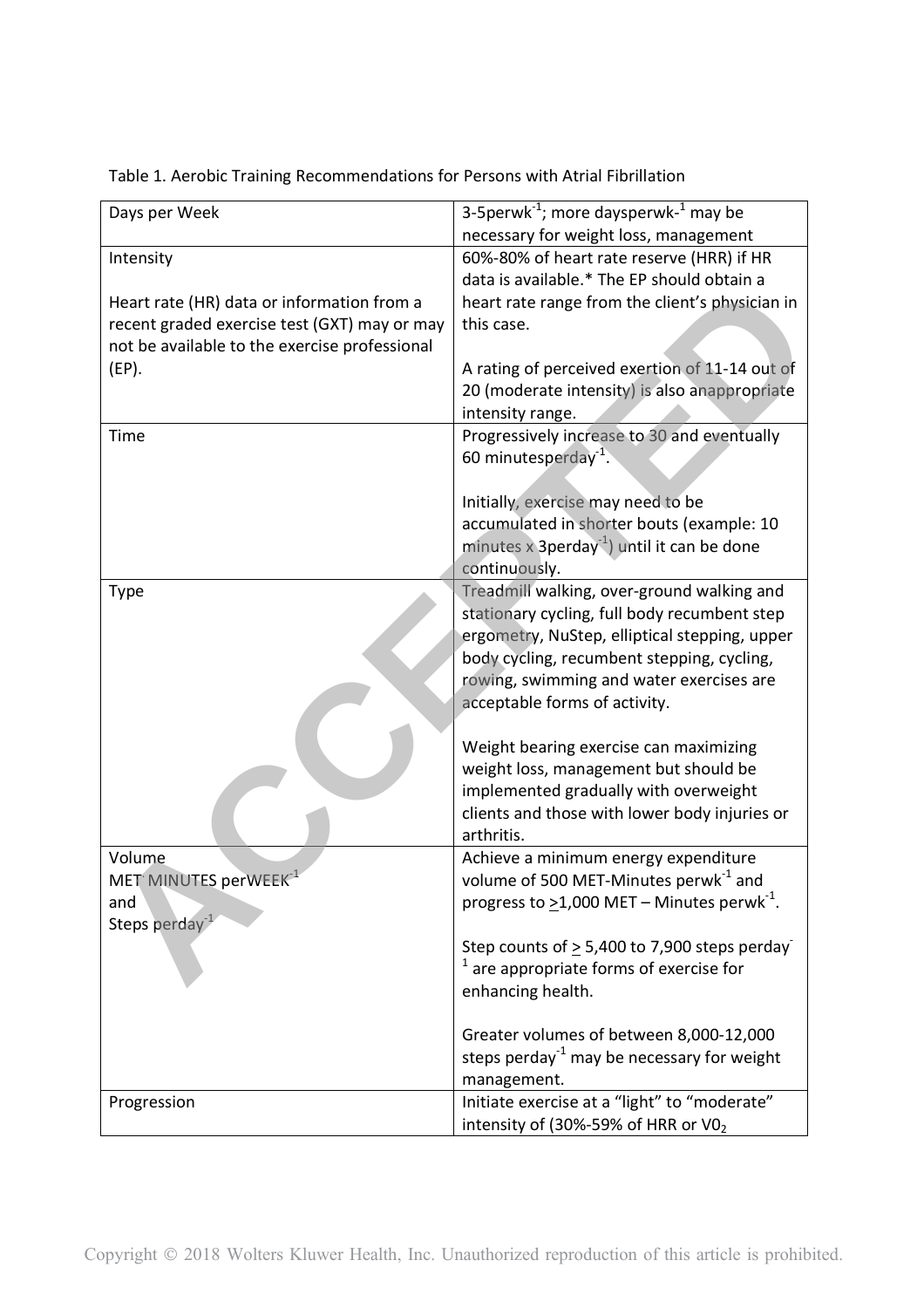|                               | Reserve) or an RPE of 11-14 (out of 20).                                           |
|-------------------------------|------------------------------------------------------------------------------------|
|                               | Increase time gradually as tolerated by 5-10<br>minutes as tolerated.              |
|                               | Exercise can be progressed over the next 4-8<br>months on an individualized basis. |
| Adapted from (1, 4, 6, 9, 14) |                                                                                    |
|                               |                                                                                    |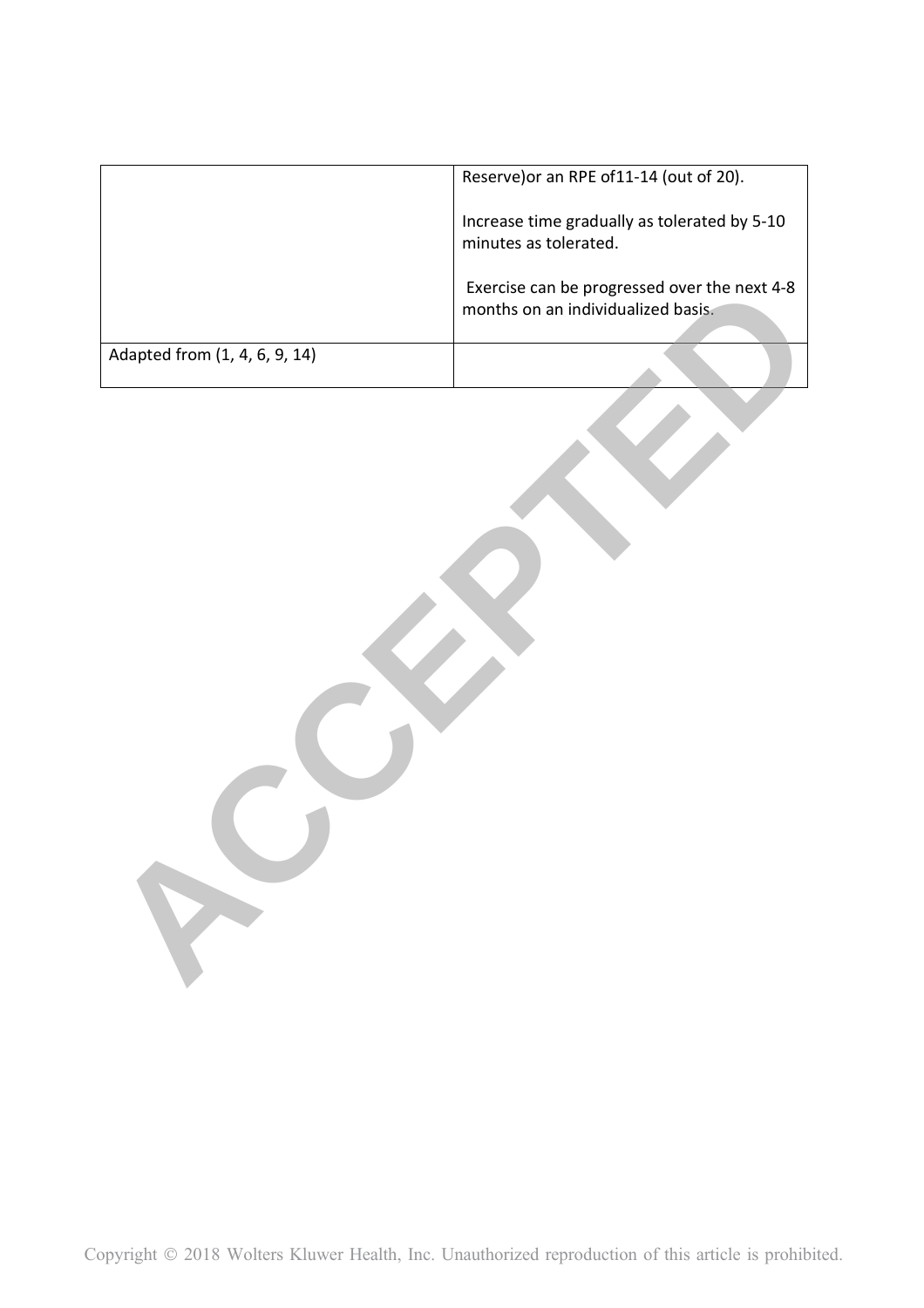| $1-2/\text{wk}^{-1}$ on non-consecutive days                                                                                                          |
|-------------------------------------------------------------------------------------------------------------------------------------------------------|
| 2-4 for individuals <50-60 years old.                                                                                                                 |
| 1-2 for elderly $\geq$ 50-60; novice or<br>deconditioned individuals                                                                                  |
| 8-10 for all major muscle groups.                                                                                                                     |
| (Example: chest, shoulders, back, hips thighs,<br>low-back arms, and abdominals).                                                                     |
| 60%-70% of 1-RM for clients <50-60.                                                                                                                   |
| <50% of 1-RM for clients >50-60 years old<br>and or novice and deconditioned individuals.                                                             |
| An OMNI RPE (0-10) or standard RPE (6-20)<br>can be used during both exercise training and<br>when conducting multiple repetition<br>maximum testing. |
| An OMNI-RPE of 5-6 or standard RPE of 11-                                                                                                             |
| 13 is appropriate during the initial stage of<br>exercise training and can be increased to 7-8<br>and or 14-16 respectively as tolerated.             |
| Older, well- conditioned individuals can<br>follow recommendations for younger<br>individuals as tolerated.                                           |
| 8-12 for individuals <50-60 or 10-15 for<br>individuals $\geq$ 50-60.                                                                                 |
| Older individuals who are highly conditioned<br>can follow recommendations for younger<br>individuals as tolerated.                                   |
| Bodyweight, free-weight, machine, elastic<br>resistance and medicine ball exercises are<br>acceptable.                                                |
| Machines may be best for individuals with<br>limited strength or balance.                                                                             |
|                                                                                                                                                       |

## Table 2. Resistance Training Recommendations for Persons with Atrial Fibrillation